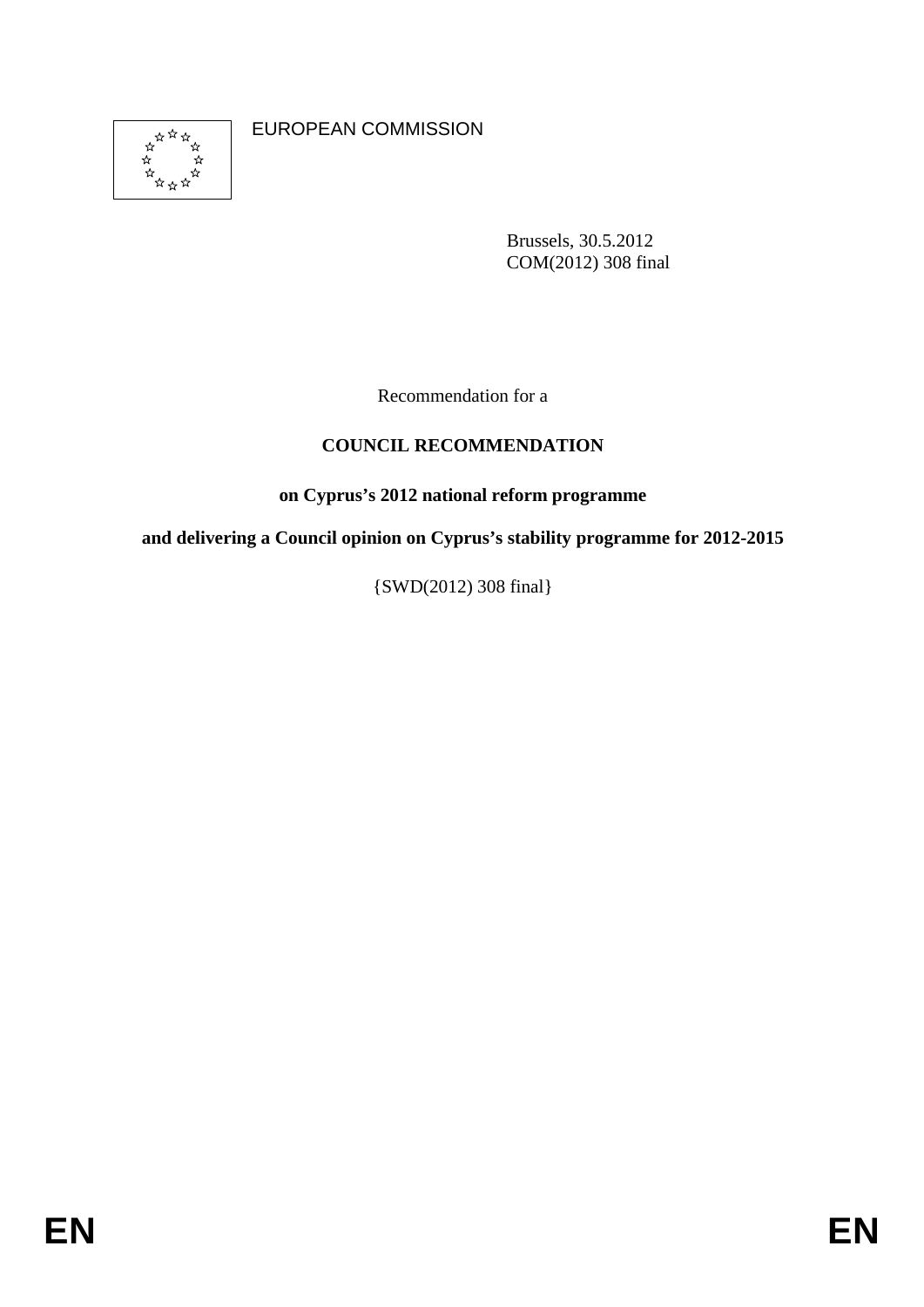### Recommendation for a

## **COUNCIL RECOMMENDATION**

## **on Cyprus's 2012 national reform programme**

### **and delivering a Council opinion on Cyprus's stability programme for 2012-2015**

### THE COUNCIL OF THE EUROPEAN UNION,

Having regard to the Treaty on the Functioning of the European Union, and in particular Articles 121(2) and 148(4) thereof,

Having regard to Council Regulation (EC) No 1466/97 of 7 July 1997 on the strengthening of the surveillance of budgetary positions and the surveillance and coordination of economic policies<sup>1</sup>, and in particular Article 5(2) thereof,

Having regard to Regulation (EU) No 1176/2011 of the European Parliament and of the Council of 16 November on the prevention and correction of macroeconomic imbalances<sup>2</sup>, and in particular Article 6(1) thereof,

Having regard to the recommendation of the European Commission<sup>3</sup>,

Having regard to the resolutions of the European Parliament,<sup>4</sup>

Having regard to the conclusions of the European Council,

Having regard to the opinion of the Employment Committee,

After consulting the Economic and Financial Committee,

Whereas:

- (1) On 26 March 2010, the European Council agreed to the European Commission's proposal to launch a new strategy for jobs and growth, Europe 2020, based on enhanced coordination of economic policies, which will focus on the key areas where action is needed to boost Europe's potential for sustainable growth and competitiveness.
- (2) On 13 July 2010, the Council adopted a recommendation on the broad guidelines for the economic policies of the Member States and the Union (2010 to 2014) and, on 21 October 2010, adopted a decision on guidelines for the employment policies of the

<u>.</u>

<sup>1</sup> OJ L 209, 02.08.1997, p. 1  $\overline{2}$ 

OJ L 306, 23.11.2011, p. 25

<sup>3</sup> COM(2012)308 final 4

P7\_TA(2012)0048 and P7\_TA(2012)0047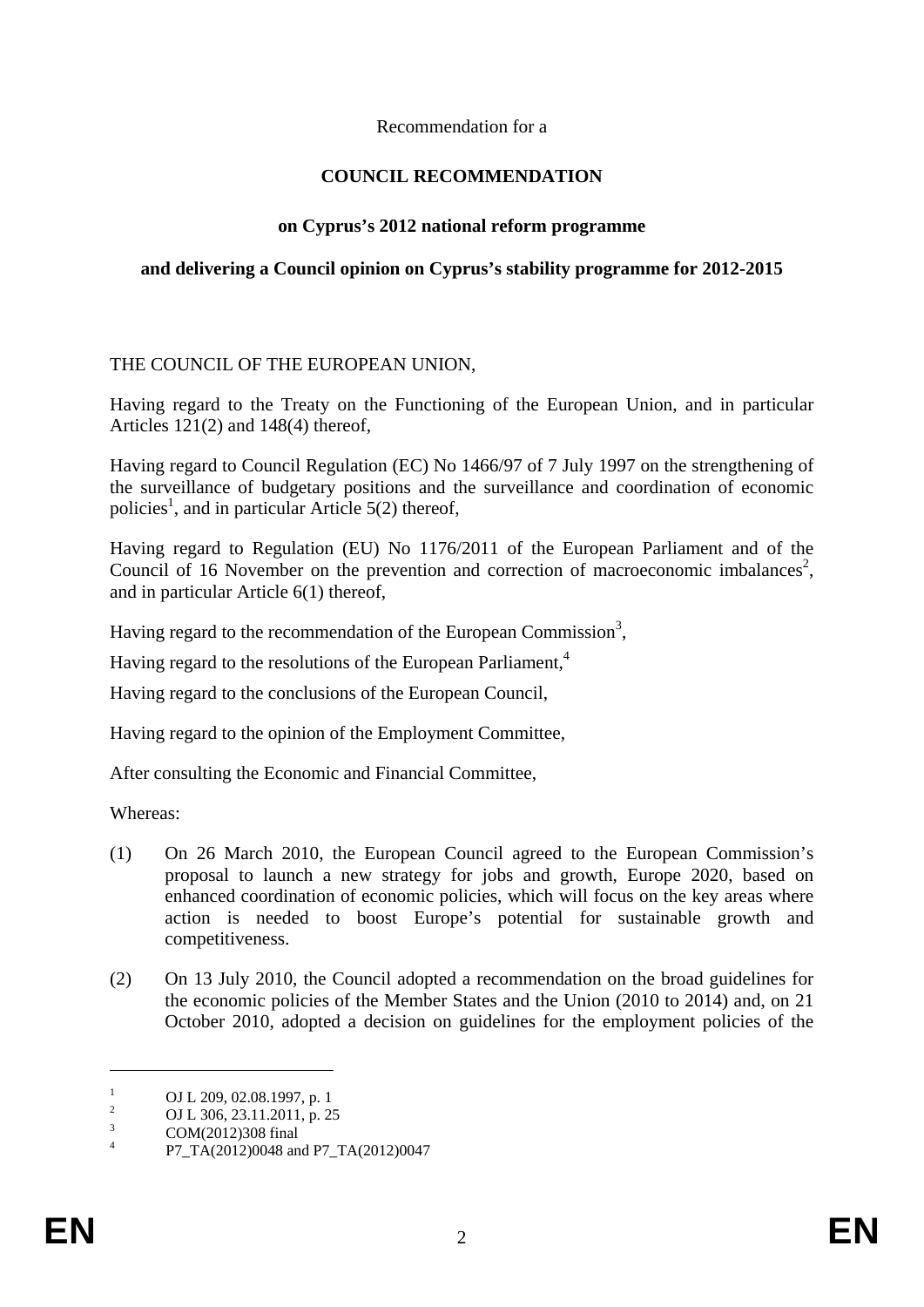Member States<sup>5</sup>, which together form the 'integrated guidelines'. Member States were invited to take the integrated guidelines into account in their national economic and employment policies.

- (3) On 12 July 2011, the Council adopted a recommendation on Cyprus's national reform programme for 2011 and delivered its opinion on Cyprus's updated stability programme for 2011-2014.
- (4) On 23 November 2011, the Commission adopted the second Annual Growth Survey, marking the start of the second European Semester of ex-ante and integrated policy coordination, which is anchored in the Europe 2020 strategy. On 14 February 2012, the Commission, on the basis of Regulation (EU) No 1176/2011, adopted the Alert Mechanism Report<sup>6</sup>, in which it identified Cyprus as one of the Member States for which an in-depth review would be carried out.
- (5) On 2 March 2012, the European Council endorsed the priorities for ensuring financial stability, fiscal consolidation and action to foster growth. It underscored the need to pursue growth-friendly fiscal consolidation, to restore normal lending conditions to the economy, to promote growth and competitiveness, to tackle unemployment and the social consequences of the crisis, and to modernise public administration.
- (6) On 2 March 2012, the European Council also invited the Member States participating in the Euro Plus Pact to present their commitments in time for inclusion in their stability or convergence programmes and their national reform programmes.
- (7) On 7 May 2012, Cyprus submitted its stability programme covering the period 2012- 2015 and, on 10 May 2012, its 2012 national reform programme. In order to take account of their interlinkages, the two programmes have been assessed at the same time. The Commission has also assessed, in an in-depth review under Article 5 of Regulation (EU) No 1176/2011, whether Cyprus is affected by macroeconomic imbalances. The Commission concluded in its in-depth review<sup>7</sup> that Cyprus experiences an internal imbalance due to its banking sector and the indebtedness of the corporate sector and an external and an internal imbalance on its fiscal dynamics and competitiveness, although not excessive.
- (8) Based on the assessment of the 2012 stability programme pursuant to Council Regulation (EC) No 1466/97, the Council is of the opinion that the macroeconomic scenario underpinning the budgetary projections in the programme appears optimistic in 2012-2014. Although incorporating a major downward revision of the growth outlook, the macroeconomic scenario underpinning the budgetary projections in the programme remains subject to downside risks, relating in particular to the evolution of domestic demand in 2012-2013. The objective of the budgetary strategy outlined in the programme is to correct the excessive deficit by 2012 and to reach the mediumterm budgetary objective (MTO) by 2014, and to stay at MTO in 2015. The programme confirms the previous MTO of a balanced budget in structural terms, which adequately reflects the requirements of the Stability and Growth Pact. The

1

<sup>5</sup> Council Decision 2012/238/EU of 26 April 2012

<sup>6</sup> COM(2012) 68 final

<sup>7</sup> SWD(2012)152 final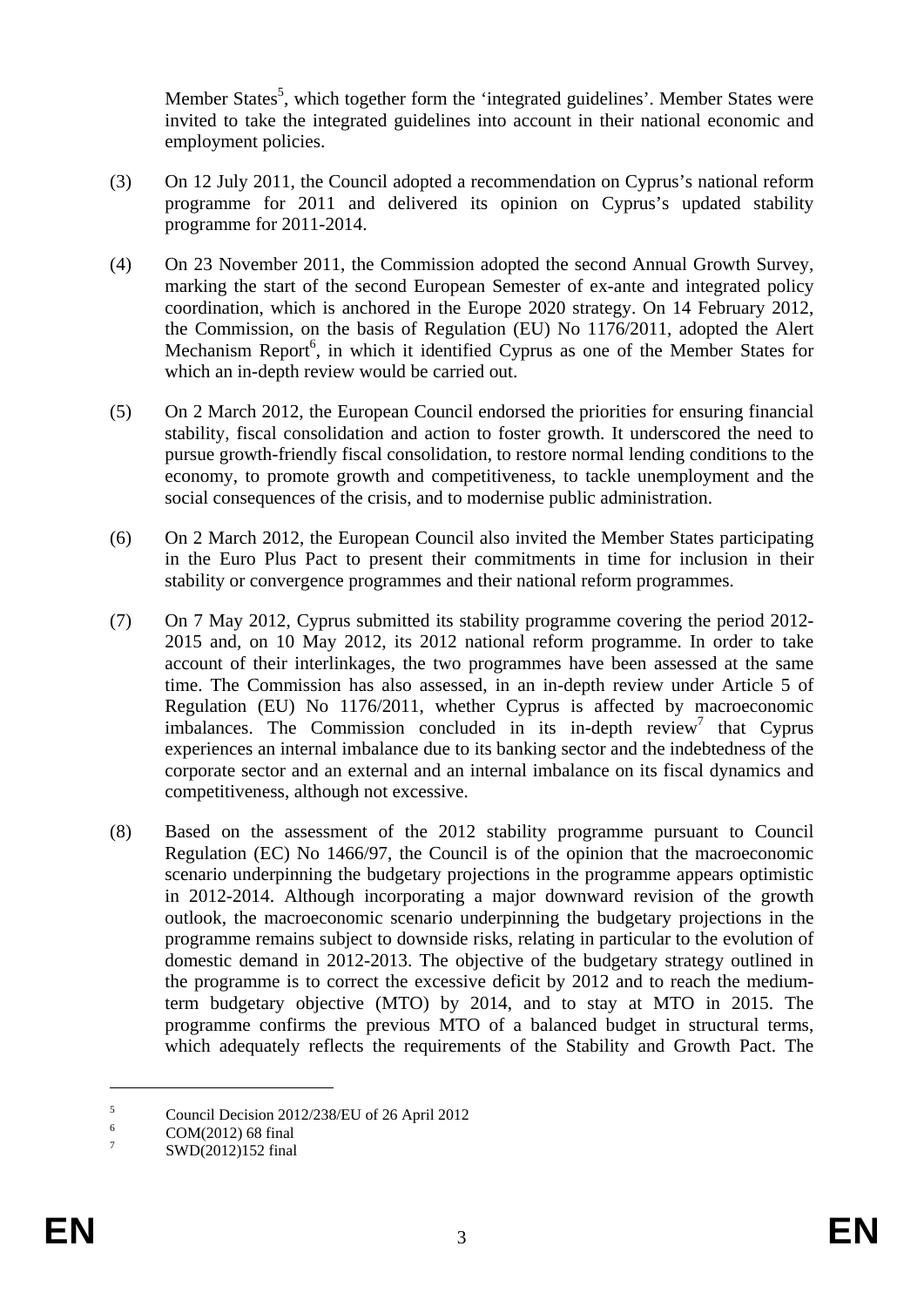planned correction of the excessive deficit is in line with the deadline set by the Council recommendation issued in the context of the Excessive Deficit Procedure on 13 July 2010. Based on the (recalculated) structural deficit, $<sup>8</sup>$  the average annual fiscal</sup> effort planned at 1.5% of GDP for the period 2011-2012 is equal to the effort recommended by the Council. The envisaged progress towards the MTO in 2013 is sufficient as it is higher than the 0.5% of GDP benchmark of the Stability and Growth Pact both according to the Commission's 2012 spring forecast and the programme. The growth rate of government expenditure, taking into account discretionary revenue measures, is in line with the expenditure benchmark of the Stability and Growth Pact in 2013-2014, but not in 2015. There are risks accompanying the budgetary targets of the programme linked to the macroeconomic scenario appearing optimistic in 2012- 2014 and the planned consolidation effort in 2013, party relying on not fully specified measures. According to the programme, the debt-to-GDP ratio, which amounted to 71.6% in 2011, is to increase to 72.1% in 2012 before gradually dropping to 65.4% in 2015. In terms of the debt reduction benchmark of the Stability and Growth Pact, Cyprus will be in a transition period in the years 2013-2015 and the plans presented in the programme would ensure sufficient progress towards compliance with the debt reduction benchmark. However, there are risks attached to this projection linked to the possible rescue operations of financial corporations.

- (9) Tax administration is inefficient as administrative costs in relation to revenue collection in Cyprus are very high. Tax collection is relatively low. Particularly, tax administration expenditure as a share of GDP and the administration costs in relation to net revenue collection are high and on a rising trend. Measures to encourage a move away from informal/undeclared work and tackle tax evasion are necessary. Furthermore, initiatives to render tax collection more efficient should be reinforced.
- (10) Given the wide exposure of Cyprus's banking institutions to the Greek economy, the banks' asset performance, profitability, capital and liquidity buffers have been negatively affected by the restructuring of the Greek government debt, and by the increasing non-performing loans (NPLs) extended to Greek borrowers. Total exposure of the consolidated Cypriot banking sector to Greece is very high. The Cyprus Parliament adopted, on 14 December 2011, two bills to strengthen the financial system's resilience against banking crises. However, progress with the strengthening of supervision of the cooperative credit societies, which hold about 40% of all domestic deposits, has so far not been satisfactory.
- (11) Cyprus faces challenges in ensuring the long-term sustainability of public finances, notably in the area of pensions. Cyprus implemented two important structural measures to reform its pension system. However, while the measures adopted are relevant and credible, the response of Cyprus is not sufficiently ambitious to secure sustainability and adequacy, and improve the system's fairness in the longer term. Measures are still required to maintain the employability of workers within enterprises and underpin the increase in the effective retirement age. In terms of poverty of the elderly, Cyprus has only partly addressed their high at-risk-of-poverty rate. The

1

<sup>8</sup> Cyclically adjusted balance net of one-off and temporary measures, recalculated by the Commission services on the basis of the information provided in the programme, using the commonly agreed methodology.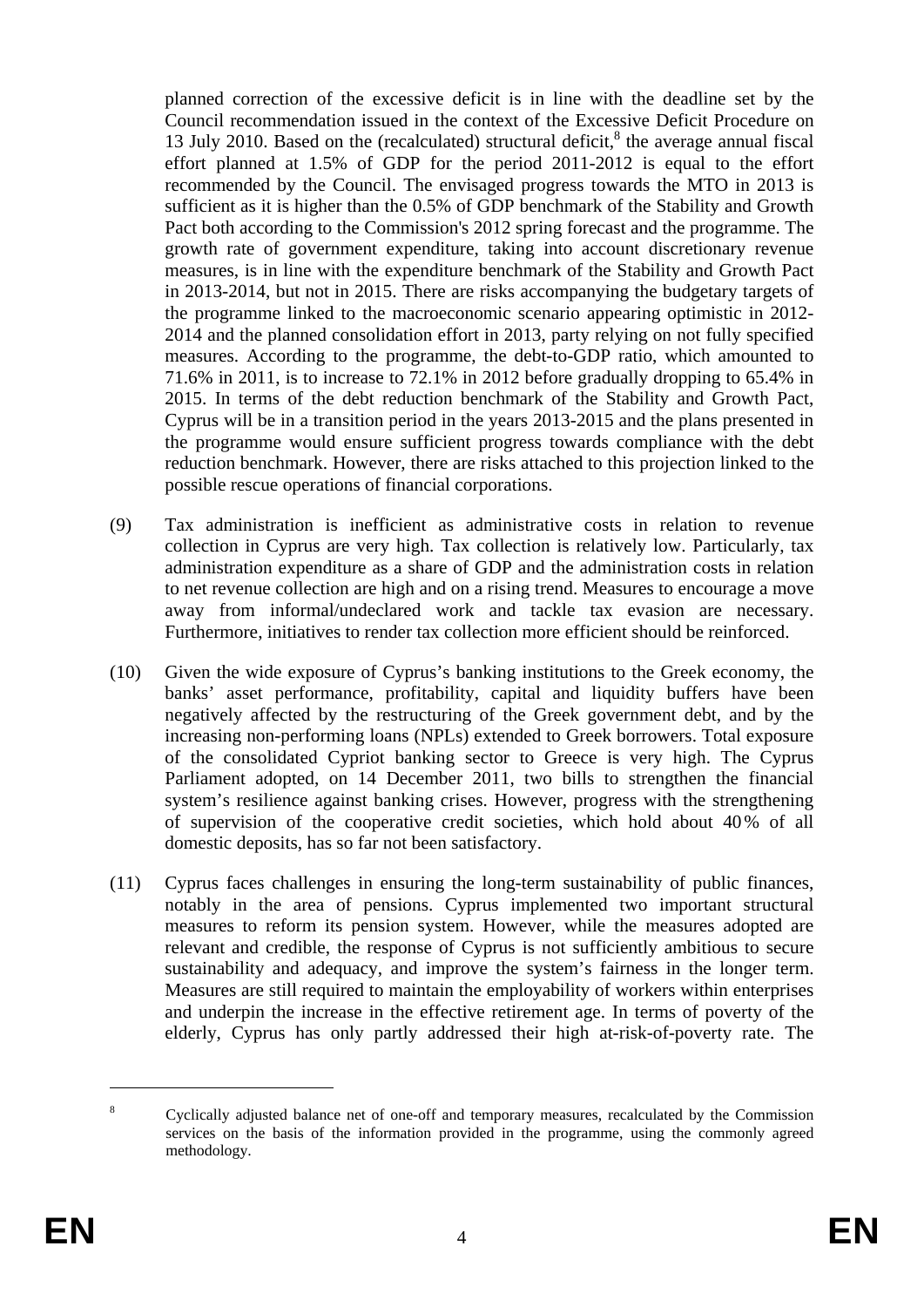adopted measures are insufficient to improve the short-term adequacy of income for pensioners at risk of poverty.

- (12) Inequity and inefficiencies in the healthcare sector have not been tackled in a meaningful manner. In spite of the recommendation given last year, no clear timeline for proceeding with the National Health Insurance System has been presented so far. This poses risks to the long-term control and sustainability of public finances and the quality of healthcare provided.
- (13) The Cypriot government took some steps to respond to the 2011 recommendation on wage indexation (cost of living allowance - COLA), notably by adopting a two-year pay freeze in the broader public sector. The government and social partners also agreed to initiate a dialogue with the aim of reviewing the COLA system by the end of June 2012. A comprehensive reform of the system should be pursued, in consultation with social partners and in accordance with national practices, with a view to strengthening the link between real wages and productivity developments and making the system more equitable. This would not only support the country's competitiveness, but would also lead to a more efficient allocation of labour. While these developments are first steps in the right direction, their relevance and credibility depend crucially on the degree of ambition and enforcement of the final outcome of the social dialogue currently under way regarding the reform of the wage indexation system.
- (14) The worsening of the macroeconomic outlook adversely affected the Cypriot labour market, raising the unemployment rate and causing a large increase in youth unemployment. Cyprus has taken a number of positive steps to address this challenge. These measures are relevant but not ambitious enough, in particular in education and vocational training where implementation should be speeded up. Further efforts are required for resolving youth unemployment as well as for the re-skilling and upskilling of the workforce to facilitate the necessary transitions in the labour market, focusing in particular on those groups with a low participation rate in lifelong learning activities such as the low-skilled, unemployed and older workers.
- (15) As regards the service sector, Cyprus transposed the Services Directive by way of a horizontal law accompanied by a number of sector-specific amending laws and regulations. However, in some sectors (e.g. retail, tourism, and construction services) the adoption of sector-specific legislation is still pending. There are regulated professional services where fixed tariffs still exist, such as lawyers and architects.
- (16) On the basis of the analysis in the in-depth review, it can be concluded that Cyprus is affected by imbalances. In particular, macroeconomic developments in the current account, public finances and the financial sector require close monitoring and urgent economic policy attention in order to avert any adverse effects on the functioning of the economy and economic and monetary union. More specifically, the Cypriot economy has experienced persistent and sizeable current account deficits, driven by deficits in the volume of trade due to a gradual loss in price/cost competitiveness, imbalances in the government finances that have swung to annual deficits which have widened even as the economy recovered from recession, and increasing private indebtedness. Particularly, non-financial corporations are very vulnerable due to their high indebtedness coupled with their low profitability, resulting to a significant increase in non-performing loans in this sector. Also, the high exposure of the banking sector to sovereign Greek bonds and the Greek economy is very risky. Moreover,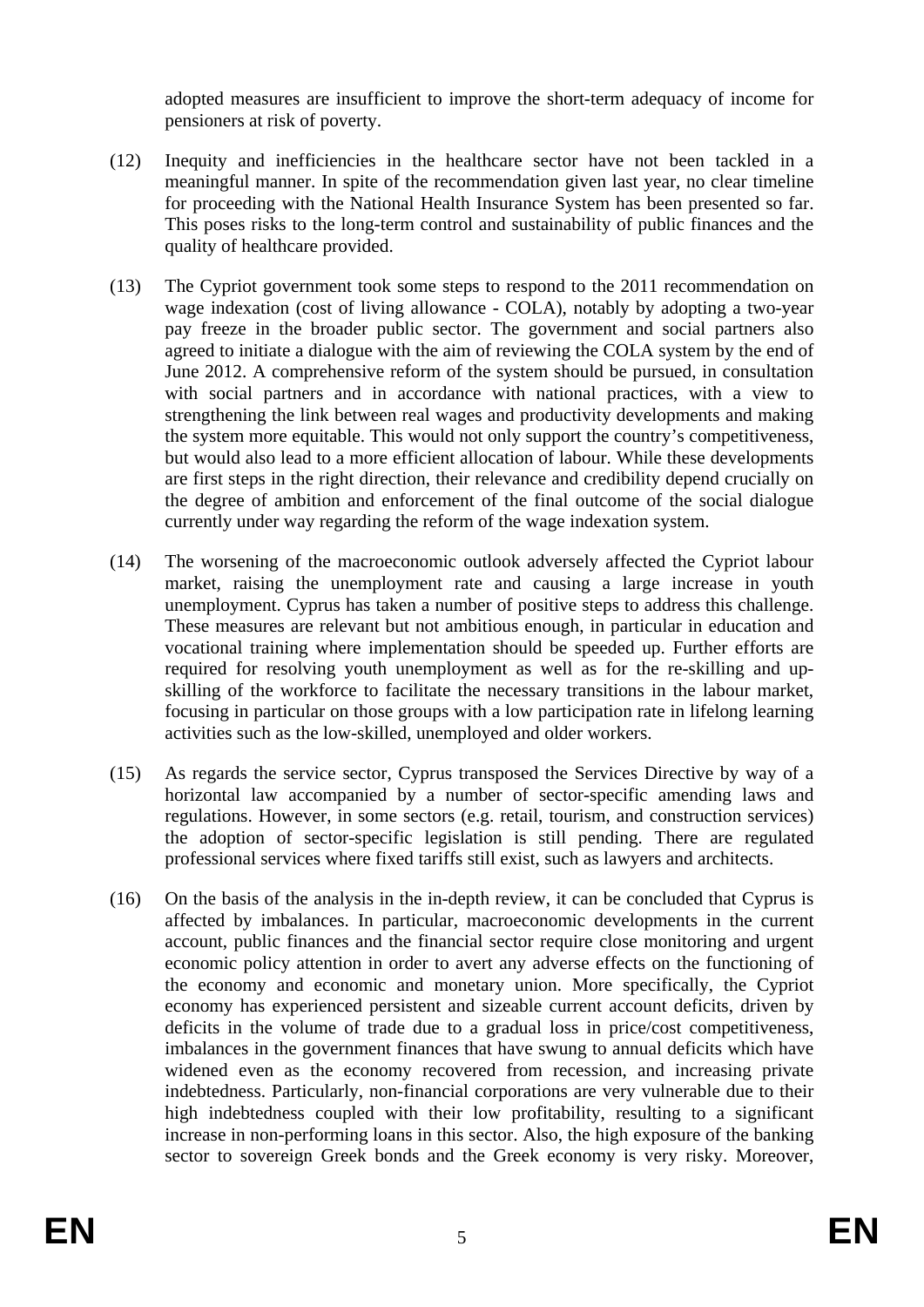growth prospects are dim which further hinders the relatively slow unwinding of imbalances.

- (17) Cyprus has made a number of commitments under the Euro Plus Pact. These commitments, and the implementation of the commitments presented in 2011, relate to improving competitiveness, improving the employment rate, the sustainability of public finances, and strengthening financial sustainability. The Commission has assessed the implementation of the Euro Plus Pact commitments. The results of this assessment have been taken into account in the recommendations.
- (18) In the context of the European Semester, the Commission has carried out a comprehensive analysis of Cyprus's economic policy. It has assessed the stability programme and national reform programme, and presented an in-depth review. It has taken into account not only their relevance for sustainable fiscal and socio-economic policy in Cyprus but also their observance of EU rules and guidance, given the need to reinforce the overall economic governance of the European Union by providing EUlevel input into future national decisions. Its recommendations under the European Semester are reflected in recommendations (1) to (7) below.
- (19) In the light of this assessment, the Council has examined Cyprus's 2012 stability programme, and its opinion<sup>9</sup> is reflected in particular in recommendation  $(1)$  below.
- (20) In the light of the results of the Commission's in-depth review and this assessment, the Council has examined Cyprus's 2012 national reform programme and Cyprus's stability programme. Its recommendations under Article 6 of Regulation (EU) No 1176/2011 are reflected in particular in recommendations (1), (2) and (7) below,

HEREBY RECOMMENDS that Cyprus should take action within the period 2012-2013 to:

- 1. Take additional measures to achieve a durable correction of the excessive deficit in 2012. Rigorously implement the budgetary strategy, supported by sufficiently specified measures, for the year 2013 and beyond to ensure the achievement of the medium-term budgetary objective (MTO) by 2014 and compliance with the expenditure benchmark and ensure sufficient progress with the debt reduction benchmark. Accelerate the phasing-in of an enforceable multiannual budgetary framework with a binding statutory basis and corrective mechanism. Take measures to keep tight control over expenditure and implement programme and performance budgeting as soon as possible. Improve tax compliance and fight against tax evasion.
- 2. Harmonise the supervision of the cooperative credit societies in line with the standards applied for the commercial banks. Strengthen regulatory provisions for the efficient recapitalisation of the financial institutions in order to limit exposure of the financial sector to external shocks.
- 3. Further improve the long-term sustainability and adequacy of the pensions system and address the high at-risk-of-poverty rate for the elderly. Align the statutory retirement age with the increase in life expectancy.

<u>.</u>

.

 $\overline{9}$ Under Article 5(2) of Council Regulation (EC) No 1466/97.